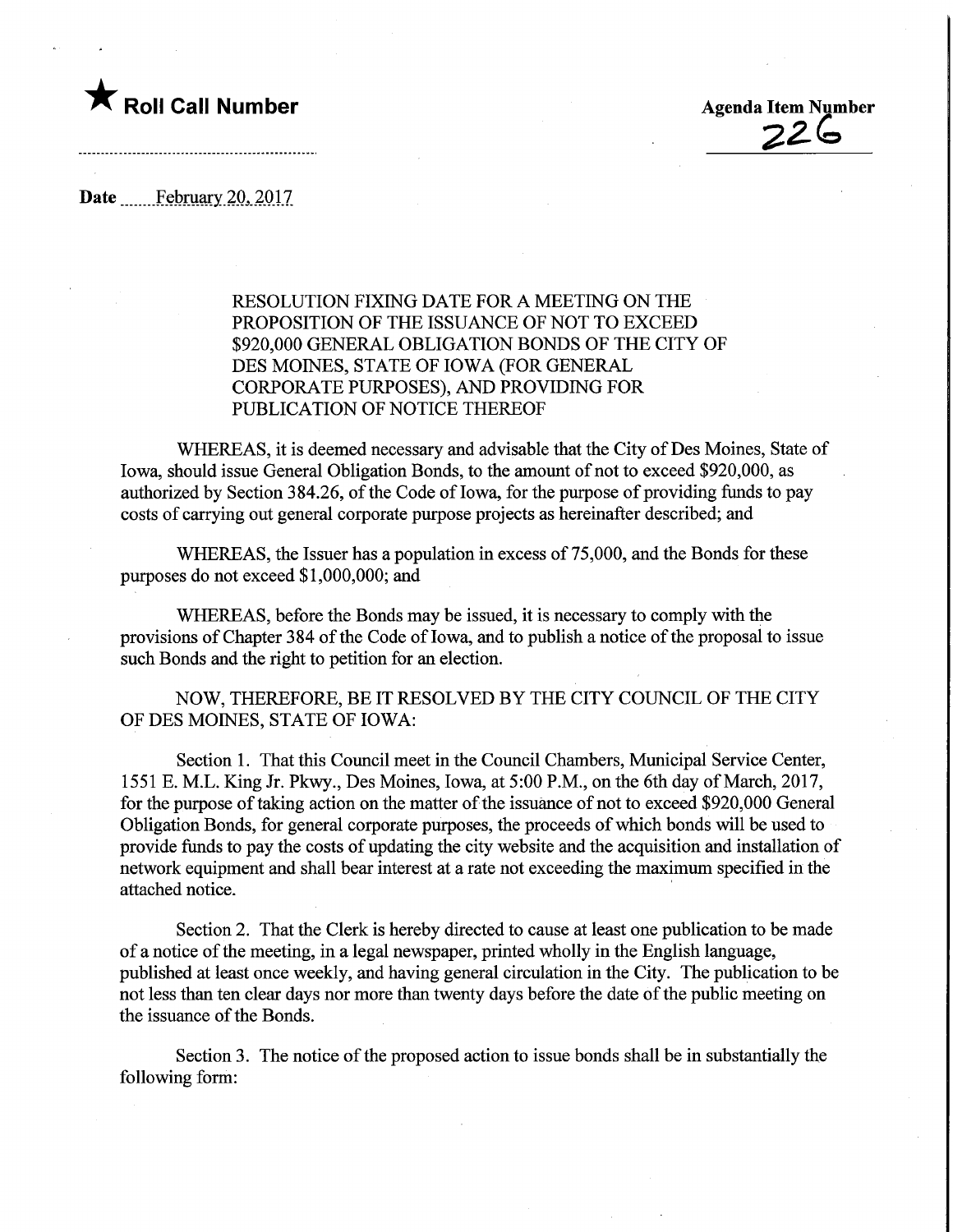

2Z6>

Date February 20, 2017

## NOTICE OF MEETING OF THE CITY COUNCIL OF THE CITY OF DES MOINES, STATE OF IOWA, ON THE MATTER OF THE PROPOSED ISSUANCE OF NOT TO EXCEED \$920,000 GENERAL OBLIGATION BONDS OF THE CITY (FOR GENERAL CORPORATE PURPOSES), AND THE HEARING ON THE ISSUANCE THEREOF

PUBLIC NOTICE is hereby given that the City Council of the City of Des Moines, State of Iowa, will hold a public hearing on the 6th day of March, 2017, at 5:00 P.M., in the Council Chambers, Municipal Service Center, 1551 E. M.L. King Jr. Pkwy., Des Moines, Iowa, at which meeting the Council proposes to take additional action for the issuance of not to exceed \$920,000 General Obligation Bonds, for general corporate purposes, bearing interest at a rate of not to exceed nine (9%) per centum per annum, the Bonds to be issued to provide funds to pay the costs of updating the city website and the acquisition and installation of network equipment.

At any time before the date of the meeting, a petition, asking that the question of issuing such Bonds be submitted to the legal voters of the City, may be filed with the Clerk of the City in the manner provided by Section 362.4 of the Code of Iowa, pursuant to the provisions of Section 384.26 of the Code of Iowa.

At the above meeting the Council shall receive oral or written objections from any resident or property owner of the City to the above action. After all objections have been received and considered, the Council will at the meeting or at any adjournment thereof, take additional action for the issuance of the Bonds or will abandon the proposal to issue said Bonds.

This notice is given by order of the City Council of the City of Des Moines, State of Iowa, as provided by Section 384.26 of the Code of Iowa.

Dated this \_ day of\_,2017.

City Clerk, City of Des Moines, State of Iowa

Published in the Des Moines Register 3017.

(End of Notice)